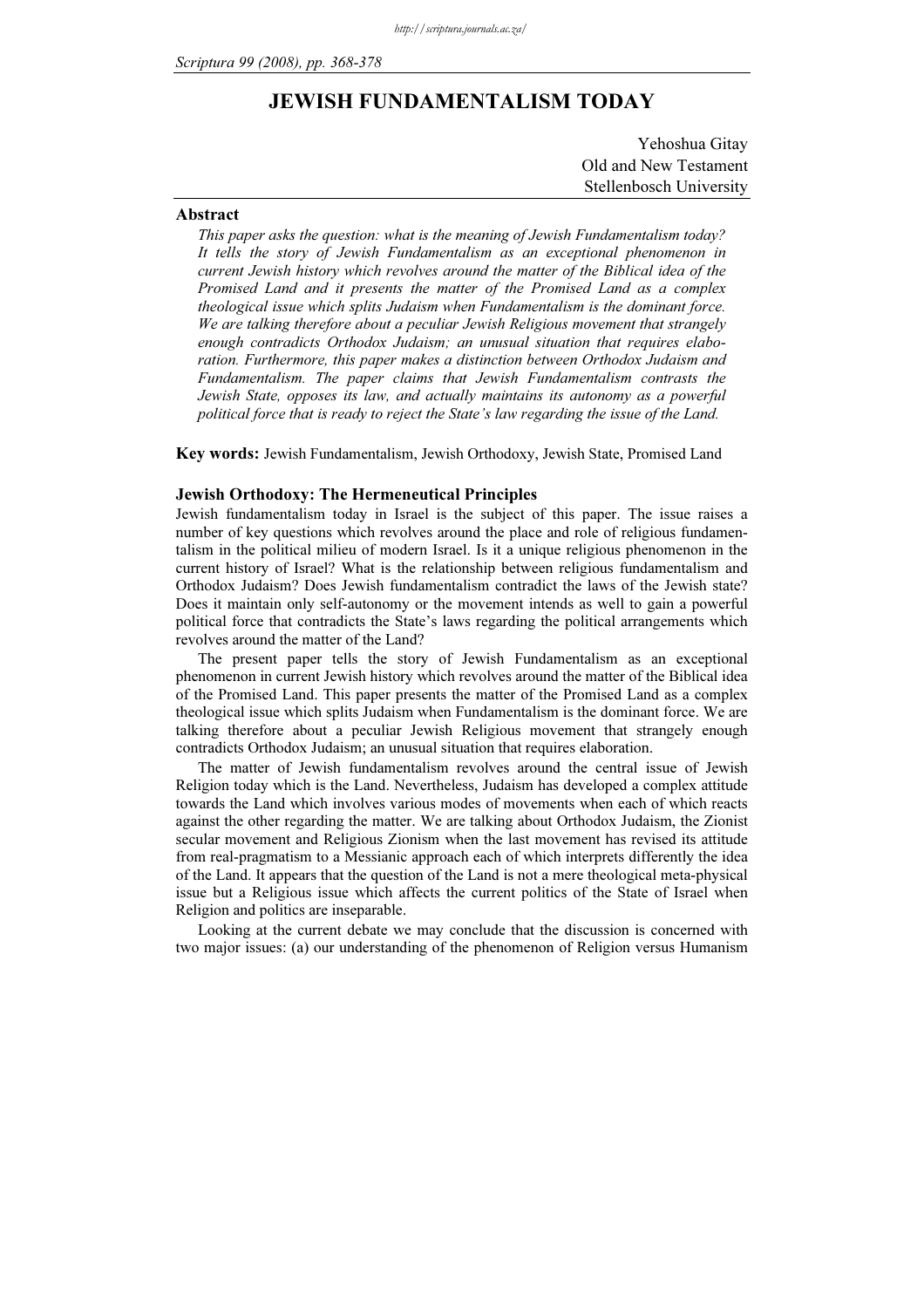and its application to the State's policy and (b) revealing the various principles of interpreting canonical texts in Judaism and applying the modes of interpretations to the political situation respectively.

Our first concern is with the matter of Religion versus Humanism. Thus, as we deal with the principles of Religion I want first to introduce Ernesto Grassi's definition which will lead the discussion. Grassi writes as follows:

as man's (sic) endeavor to construct a 'holy' intact cosmos which he (sic) conceives to be an overpowering reality other than himself (sic). This reality is that to which man (sic) turns in order to give himself (sic) a place in an absolutely meaningful order. This occurs through reassurance in the form of rites (1980:102).

Two words: religion versus secularism which represents two contradictory worlds when the non-real governs the real. Religion is the world of the absolute that does not admit the possibility of a rainbow of speculations given a variety of world views. Further, Religion rejects the possibility of establishing a fixed idea based on a concept which does not transcend the reality into the sphere of holiness. On the other side, secularism is the call for reason that Spinoza defined as "the principle of the free human being" (Yovel 2003: book 4:68).

As a matter of illustration I call attention to a specific argument about the Land that takes place today in Israel. I want to demonstrate the principle of reasoning in contrast to religious dogmatism. The voice of secularism is the voice of reasoning which seeks to exclude the Religious voice from the political arena under the assumption that it contradicts human reasoning which is the realm of politics. In other words, the premise of the secular approach is that dogmatic religious thinking is an obstacle for fruitful negotiations because Religion is meta-real when reason is the only means of communication regarding earthly controversial issues. In other words, only negotiators of the 'real world' are capable to reach a political agreement. Thus, for instance, Dani Rabinowitz, a senior journalist of the leading secular Israeli newspaper, Haaretz writes under the title: 'There is a Partner' that only a secular Palestinian peace movement of reason is the key for a political agreement between the two nations (Haaretz 14 November 2000). That is, the only applied principle of persuasion regarding peace negotiations is Spinoza's principle of the 'free human beings'.

In other words, the tension between Religion and Humanism is unavoidable. We are talking about one authoritarian position which does not emerge on the basis of empirical analysis of the situation but interprets religious texts given their meta-physical world view. It is expected therefore that such a position will confront these world views which present the human being in the centre and employs rationality and human experience as the criteria of establishing policies and ways of managing the world.

The act of applying the religious principles to the world of the believers is done through the interpretation of the sacred texts. In other words, the issue revolves around the question how the believers read the texts. It appears that Orthodox Judaism resists a literal reading. That is, Judaism has developed a literary approach to the Scriptures which intentionally rejects a literal reading but rereads the canonical books in light of the morality of classical Rabbinical teaching.

As a matter of fact, the canon within itself reveals a continuing tendency to rewrite or reinterpret the Scriptures. There is therefore a tension between texts and ideology when the text is adopted to ideology, and not vice versa. Thus, for instance, one notices an ideological-theological tension between two religious schools regarding the meaning of one of the most sacred institute in Judaism, that is, the Sabbath. A comparison between the two versions of the Ten Commandments: Ex 20:2-17 and Deut 5:6-21 reveals two editions which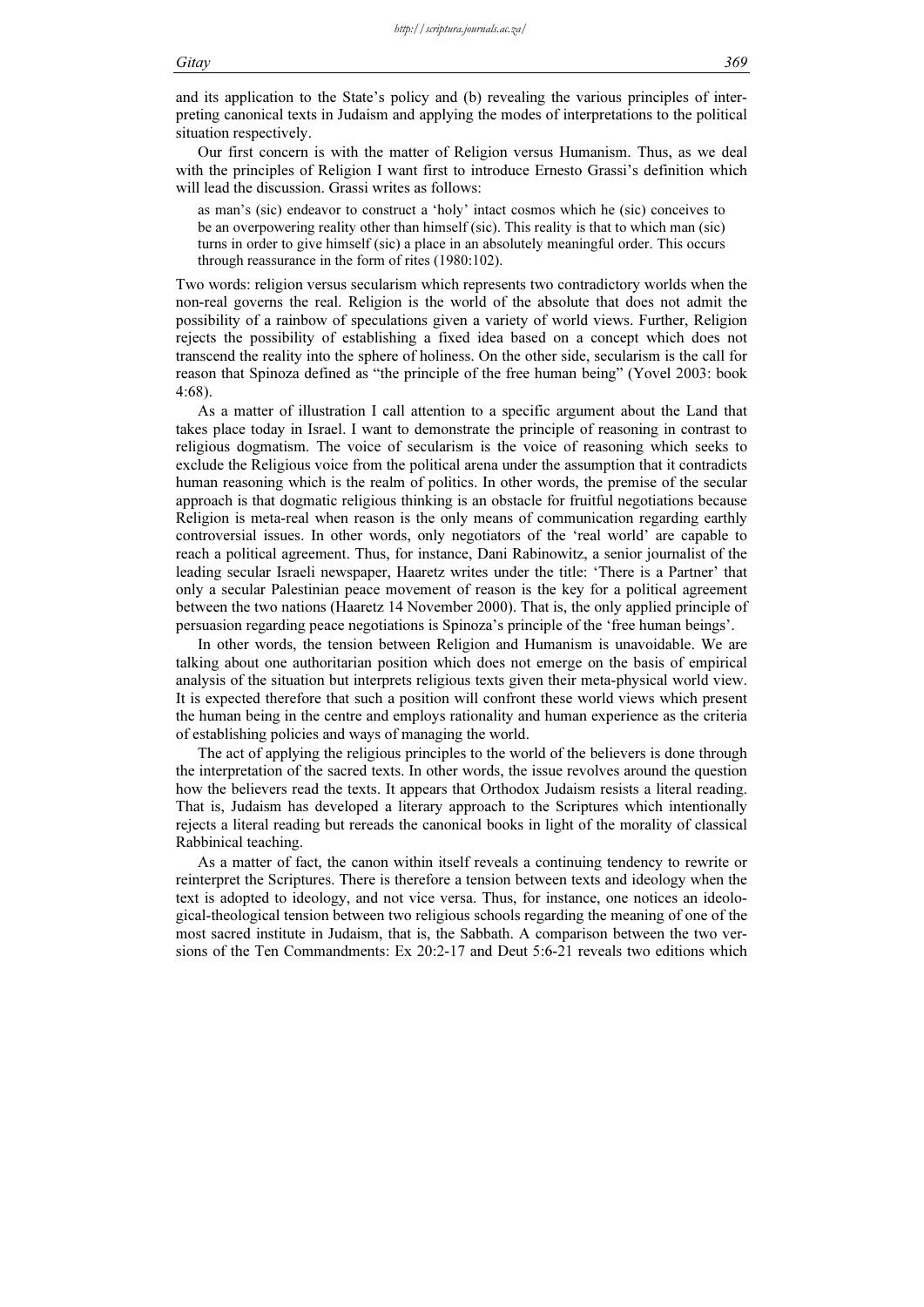share together the notion of the Sabbath as a sacred day of resting. However, the two editions differ regarding their reasoning for keeping the Sabbath:

Remember the Sabbath day and keep it holy. Six day you shall labour and do all your work. But the seventh day is a Sabbath to God your God;

You shall not do any work – you, your son or your daughter, your male or female slave, your livestock, or the alien resident in your towns. For in six days God made heaven and earth, the sea and all that is in them, but rested the seventh day therefore God blessed the Sabbath day and consecrated it (20:8-11).

The Sabbath is sacred because it symbolizes the creation thus it manifests a religious cosmological concept. However, the parallel version of Deut 5 motivates the seventh day differently:

Remember that you were a slave in the land of Egypt, and God brought you out from there with a mighty hand and an outstretched arm… (20:15).

The cosmological element has been replaced through an historical-national and social explanation for the day of rest.

Furthermore, there are ample examples for rewriting entire books inspired each of which through different ideologies. An outstanding illustration is the relationship between the books of Samuel and Chronicles. A specific school of David's historiography – represented through Chronicles – has been dissatisfied regarding the Samuel's presentation of the Messianic king and consequently rewrote the David's account through the Chronic's perspective.

As a rule, the phenomenon of rewriting specific biblical books is a well known literary genre which characterizes as well the post canonical writings. Thus, for instance, Halpern-Amuru (1994) has studied a central topic in Jewish Religion which is the sacred place. It appears that there have been dynamic religious movements which felt the need to rewrite their Books given their disagreement with the classical sources as, for example, the book of Genesis has been rewritten through the Hellenistic period in the form of the book of Jubilees or the Genesis Apocrypon of the Qumran community which rewrote Genesis.

In accordance, classical-Orthodox Judaism is actually a literary reading and reinterpretation of the Scriptures. As a matter of fact, the door is opened for numerous interpretations even on the basis of common sense because, as a rule, Jewish orthodoxy is not dogmatic but flexible (see Kasher 2004:135-165). That is to say the act of canonizing the Torah did not cease the process of rewriting and deconstructing and reinterpreting the 'origin'. Thus, the Law of the Torah has been reinterpreted through the Rabbinic literature such as the Mishna and the Gemara (the Talmud). The Talmud, for instance, called the Oral Law (versus the written), reworked the biblical law of talio:

eye for an eye, tooth for tooth, hand for hand, foot for foot, burn for burn, wound for wound, stripe for stripe (Ex 21:24, compare Lev 24:16-21, Deut 19:21).

The Talmud (Baba Kama 84:1) rejects the literal application of the *talio* introducing instead the principle of the substitute, that is, compensation (consult Kook 1988:234-235). The concept of Oral Law manifests therefore a substitute to a literal performance of the law of the Torah when the written law contradicts the moral Rabbinic principles. We may conclude that when a law, which traditionally has been given to Moses on Mount Sinai but may not correlate with the Rabbinic principles of morality and common sense, such a law might be a subject of Rabbinic modification. That is to say the principle of a literal reading of the Scriptures, which is the starting point of Fundamentalism, does not apply as selfevident to Orthodox Judaism.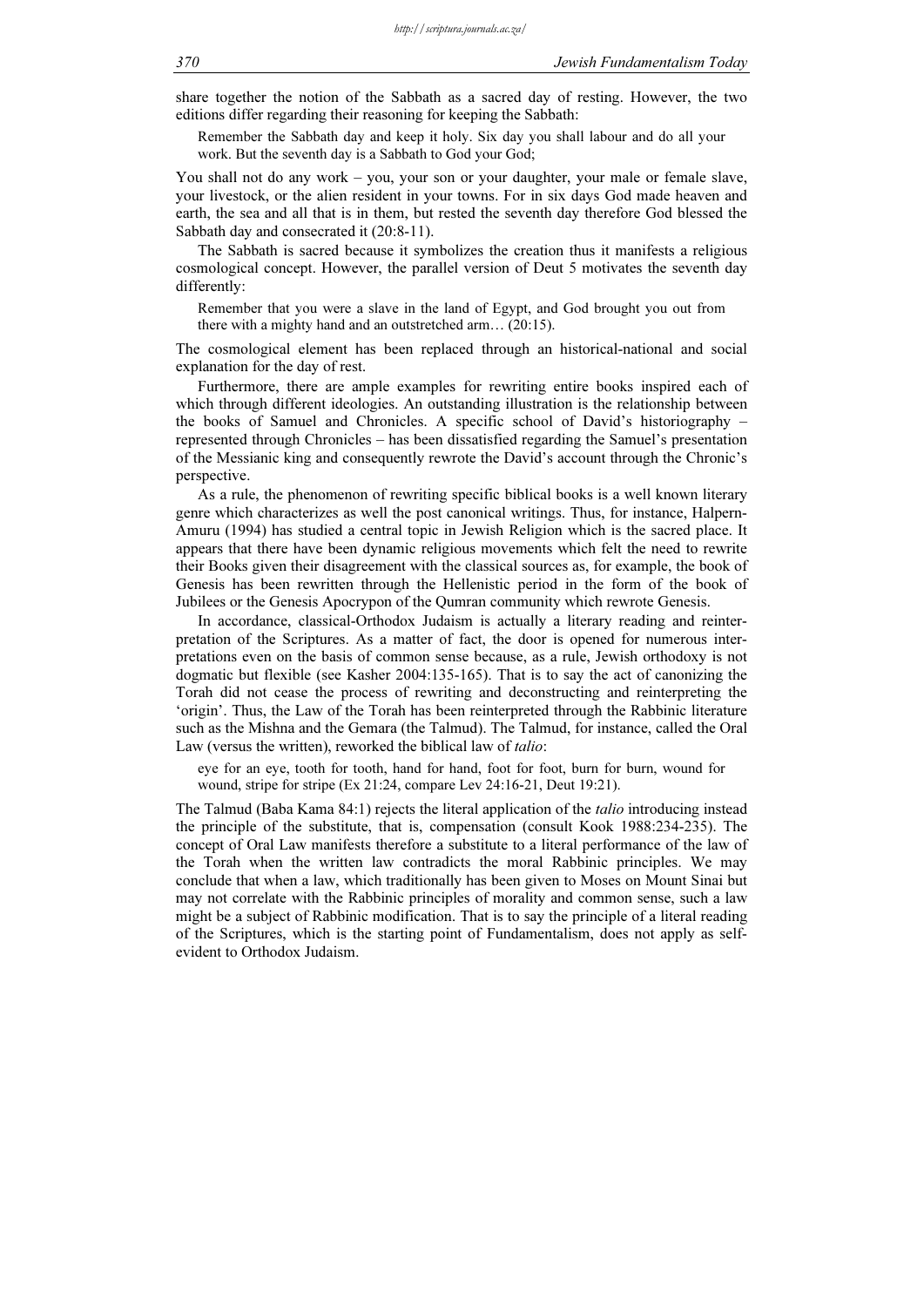### Gitay 371

Gen 13 provides a remarkable illustration of a conflict between a literal interpretation and a literary application which is based on the principle of morality and common sense. Abram has moved to Canaan given God's call and the Promise of the Land (Gen 12:1-3). However, we read about a dispute on wells in the semi-desert of the Negev (the southern part of Canaan) between Abram and his nephew Lot. For the sake of peace Abram is ready to compromise and to move to another piece of land; however, the issue is that the Land is not his personal property but a subject of God's Promise, that is, Abram has a sacred rights and religious commitments to the Land given the Promise. Nevertheless, the objective of God's Promise does not hesitate to offer to his nephew to split the Promised Land between the two of them to settle down the conflict. That is to say Abram actually is ready to compromise on the matter of God's Promise when he listens to the voice of human reasoning even in a case that might contradict his obligation to God. In other words, the voice of reason and the search for peace is the dominant principle of Abram's behaviour.

The discussion so far has presented Jewish Orthodoxy as a moral sensitive Religion which might reveal flexibility regarding basic religious issues through a literary interpretation of the Scriptures. However, Fundamentalism differs because it presents a literal – rather than literary – reading of the Scriptures with a specific aim to determine the political course in light of the Sacred Text (consult Lustick 1988). That is to say the ideology of Fundamentalism is based on a literal textual interpretation that applies the movement's ideology upon the sacred texts given the believer's belief that is inspired by God's revelation or have been canonized by Religious authorities such as Medieval Jewish commentators (see Naor 2001:22).

### Orthodox Judaism and the Land of Israel

Given our review of the Orthodox hermeneutical principles, the immediate concern is to determine the place of the Land in accordance with the Jewish sources and their modes of interpretation. We read in the Rabbinic sources as follows:

Whoever dwells in the Land of Israel lives without sin.

Whoever walks four cubits in the Land of Israel is assured of a place in the world to come (Talmud Bavli. Ketubah. 111a).

Dwelling in the Land of Israel counterbalances all of the divine commandments (Sifre on Deuteronomy 12:29).

Our Rabbis taught: if the husband desires to go up but his wife refuses she must be compelled to go up [normally, the husband cannot enforce his wife to move to another country] and if she does not consent, she may be divorced without ketubah [marriage contract]. If she desires to go up and he refuses, he must be compelled to go up, and if he does not consent, he must divorce her and pay her ketubah (B Ketubah. 110a).

That is to say the Rabbinical sources reveal by all means a deep commitment to the land of Israel as the essence of Jewish life and the fulfillment of the Torah's commandments through living in the Land (for a comprehensive study of the issue see Shweid 1979).

However, Orthodox Judaism had a severe theological problem which revolved around the idea of the Diaspora. The orthodox approach regards the above sources as the ideal when the exile is the reality. That is the exile is God's punishment caused as a reaction to the people's misbehaviour. In accordance, the exile is a matter of God's determination consequently Orthodox Judaism has applied the hermeneutical principle of the literary reading concerning the idea of living in the Land. Rabbinic Orthodox Judaism has introduced therefore the concept of the 'three oaths'. The principles of the oaths appear already in the principal Jewish Religious codex, that is, the Babylonian Talmud. Thus, the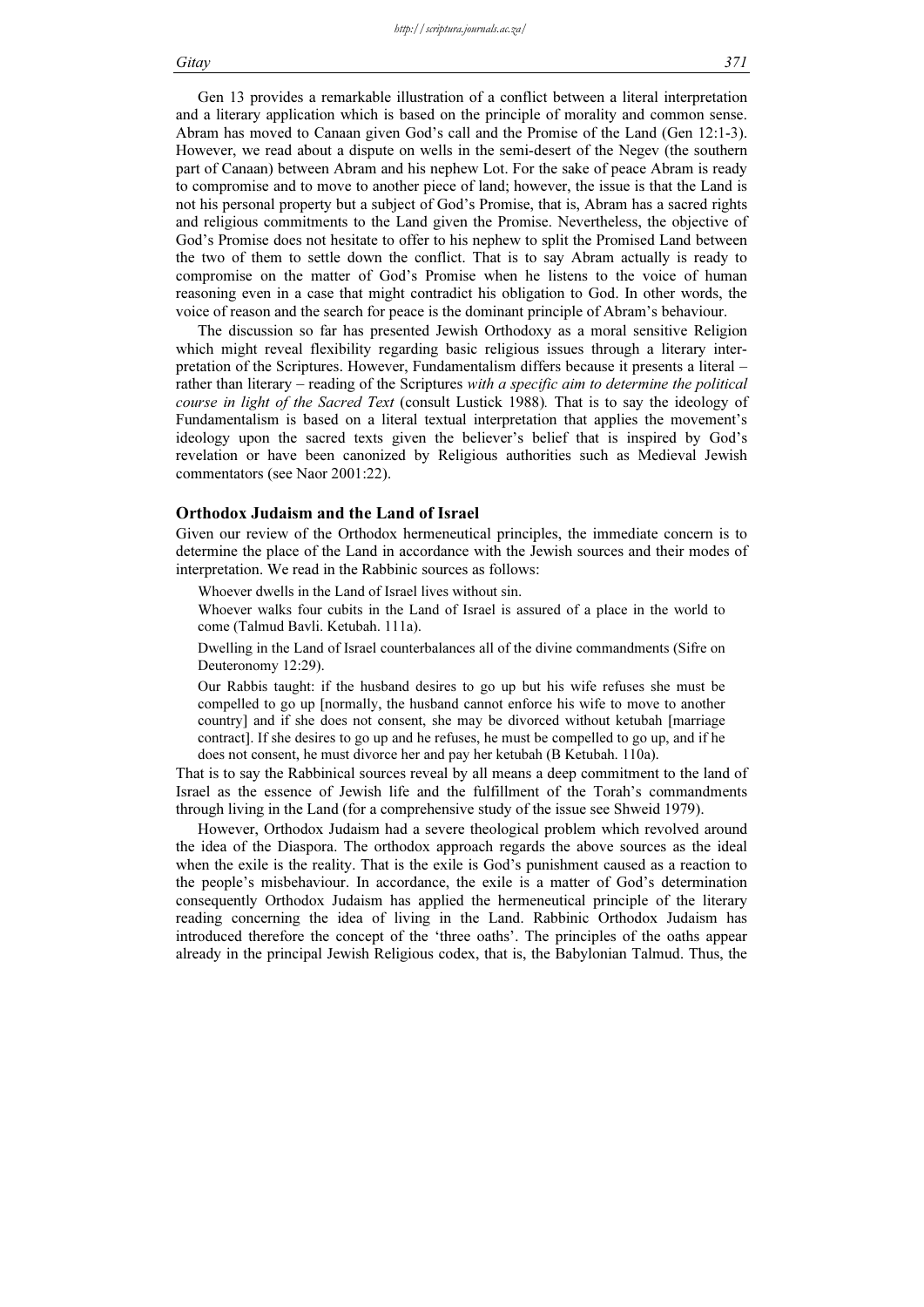Babylonian Talmud (Ktuvot 111) has established that (1) The people of Israel will not return back on their own to the land of Israel by their numbers and by force. (2) The people of Israel will not rebel against the nations and (3) in the Diaspora the nations will not oppress too hard the people of Israel. Our concern revolves around the first oath:

Actually, the oaths are a Rabbinic elaboration on Song of Songs 3:5:

I adjure you, O daughters of Jerusalem … do not stir up or awaken love Until it is ready!

The love between the Shulamit and her beloved one should not be enforced, but wait for the proper time. This call for patience is applied by the Rabbis to the tension between the love for Zion and its fulfillment through human means, i.e. the religious concept regards the Diaspora as God's act which will be resolved only by God Himself in the Messianic age without any human initiative (consult Ravitzky 2006:277-306). The Religious meaning is that the Jewish situation in the Diaspora is a religious condition rather than a political situation that is a subject of 'correction' as Zionism understood it. Jewish Orthodoxy maintains therefore that the exile is God's reaction to the people's sins. In other words, God exiled His people and only God given His act in history will gather them together in the Land. Consequently, the religious-Talmudic principle has ruled out against any sort of human political action on behalf of the establishment of a State in the holy-Land or even immigrating by numbers to the land of Israel.

#### Secular Zionism and Religious Zionism

Zionism is a humanistic transformation of Judaism. Zionism is essentially a national ideological-political secular movement that appeared on the political scene given the leadership of a secular Viennese Jew, Theodore Herzl (1860-1904). The movement's aim has been to restore the Jewish political life in the land of Israel which has been internationally recognized through the Balfour declaration of the British government towards the end of World War One. The British government officially acknowledged the Jewish right for a political home in its historical land granting therefore international recognition to Jewish political autonomy in Israel under the British mandate (for the movement and its ideological history see Hertzberg 1971).

Needless to say that the Secular political means of establishing a political home in the land of the Bible, the Promised Land, through an international secular declaration contradicts the position of Jewish Orthodoxy. Consequently, a sharp conflict has taken place between Jewish Zionism and Jewish orthodoxy. In other words, Jewish Orthodoxy as a meta-political movement has opposed by all means Zionism and declared the movement as an anti-Religious manifestation which contradicts God's act in history.

However, Jewish orthodoxy is not monolithic and is divided between ultra orthodoxy and liberal-neo-orthodoxy. The later movement – referred to as Religious-Zionism – has joined secular Zionism and fully participated in the establishment of the Jewish State. Nevertheless, as Orthodox Jews they could not ignore the Talmudic principle of the three oaths which prohibited the building of a state as a human political initiative. Thus, Religious Zionism had proposed a middle way that enabled the movement to take an active part in the Zionist political project. Hence, Religious Zionism regarded the political secular venue of the Zionist movement as a matter of emergency rather than a proclamation of the Messianic vision. In other words, given the physical oppression of the European Jewry in the course of the 19<sup>th</sup>-20<sup>th</sup> centuries the gathering of the Jewish people in the land of Israel has been introduced by Religious Zionism as a shelter rather than a religious-theological manifestation. Therefore, the gathering of the Jews in the land of Israel as merely a matter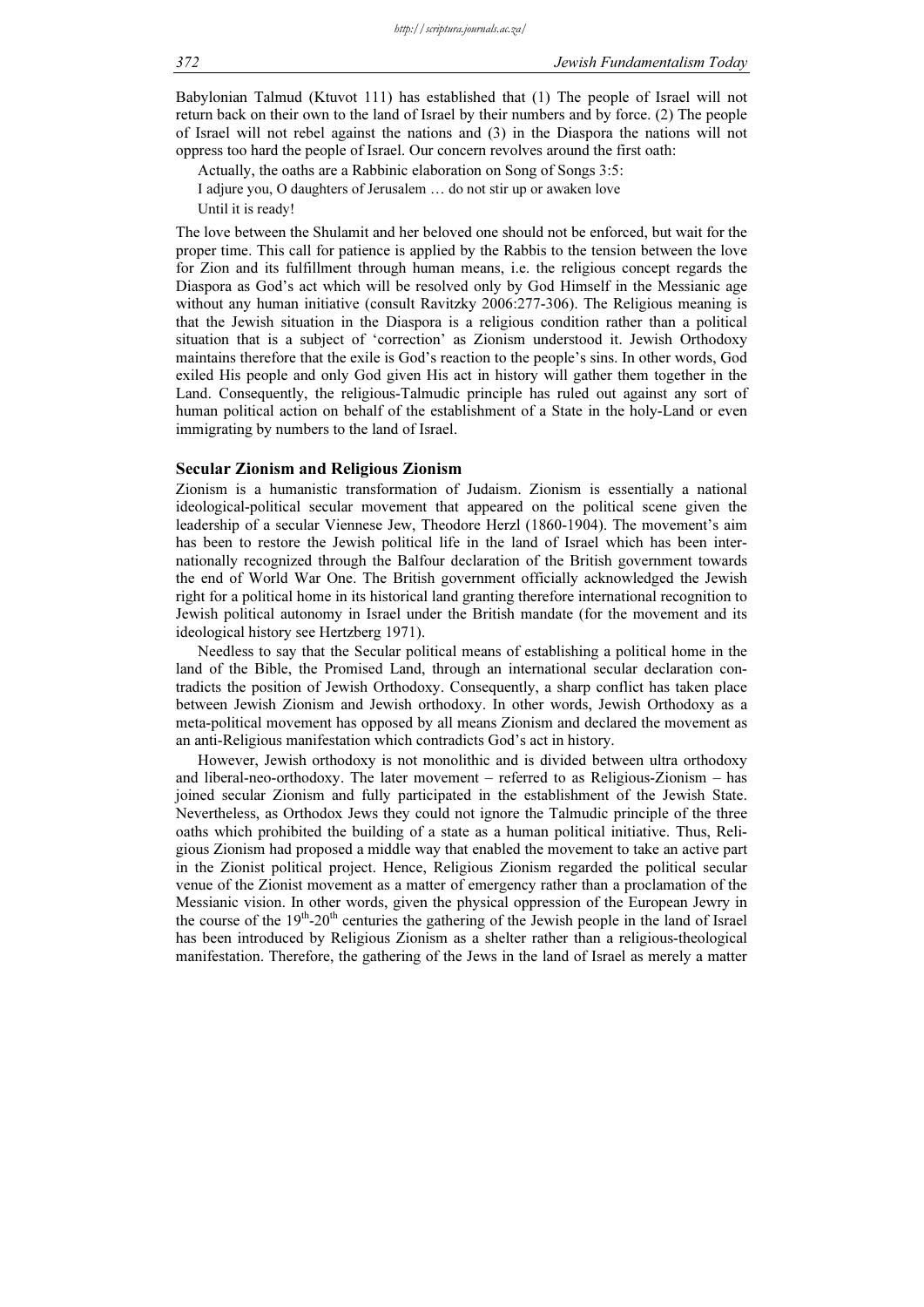### Gitay 373

of emergency has temporarily delayed the Messianic idea regarding the principle of the gathering together in the Land. Consequently, such an interpretation of the idea of returning back to the Land enabled Religious Zionism to divorce the settlement in Israel from the prohibitions of the three oaths (consult Schwartz 1997).

### Jewish Fundamentalism and the Settlements

Interestingly enough the question of Land for Peace is regarded differently than Abram's by present Jewish Fundamentalism. Actually the change in attitude is surprising because the Jewish Fundamentalist movement has transformed itself from the flexible earthly Religious Zionism party into a Messianic movement.

The point is that Jewish ultra-Orthodoxy has not changed its negative attitude towards the State of Israel and Zionism as well. But Religious Zionism has altered its original approach to the matter of Jewish settlements in Israel and the question of the State. The movement has developed in due course a Messianic theology regarding the Land, which integrates the Messianic idea with the Jewish settlement all over the Promised Land. The revised movement is inspired by the teaching of two Rabbis, a father and a son, Rabbi Avraham Kook, the first Chief Rabbi of Israel, under the British mandate (1865-1935) and his son and pupil, Zvi Yehudah (1891-1982), the head of a Yeshiva called merkaz Harav (the Rabbi's centre). In contrast to the ultra orthodox approach which distanced itself from the political sphere of the State as well as the settlement project – Rabbi Avraham Kook regarded the Land and its Jewish occupation as the essence of Judaism, its soul. He was inspired by the Medieval Jewish philosopher and Torah's commentator, Rabbi Moshe Ben Nahman (Ramban) (1194-1270) who regarded the life in the Land as a command. The Ramban expressed himself sharply and coherently:

We are ordered to inherent the Land that God gave to Abraham, Isaac and Jacob (1971).

And Rabbi Kook wrote as follows:

The land of Israel is the spiritual spring of the internal holy, which is the light of the soul of Israel (1963:134).

The land of Israel is not something apart from the soul of the Jewish people; it is not a mere national possession, serving as a means of unifying our people and buttressing its material, or even its spiritual, survival. Erez Israel is part of the very essence of our nationhood; it is bound organically to its very life and inner being. Human reason … cannot begin to understand the unique holiness of Erez Israel; it cannot stir the depths of love for the land that are dormant within our people. What Erez Israel means to the Jew can be felt only through the Spirit of God which is in our people as a whole, through the spiritual cast of the Jewish soul… (1910:419-31).

In accordance, Rabbi Kook interpreted the Zionists secular movement as a pre-step towards the age of redemption. He understood the secular Zionist movement as a necessary development even though this movement in itself will not bring the Messianic age. Later on, claimed Rabbi Kook, the secular movement will integrate itself into the world of religious belief advancing therefore the course of redemption (consult Schwartz 1997:62-80).

Rabbi Kook developed therefore an independent theological approach regarding Zionism and the question of settling the Land: he differs from secular Zionism because for him the State is a tool but not the ultimate goal. He differs from Ultra-Orthodoxy because he believed in the Zionist pragmatic way and regarded the Zionist work as a means for redemption. He also argued against Religious Zionism which considered the settlement in Israel as merely a shelter with no Messianic expectation.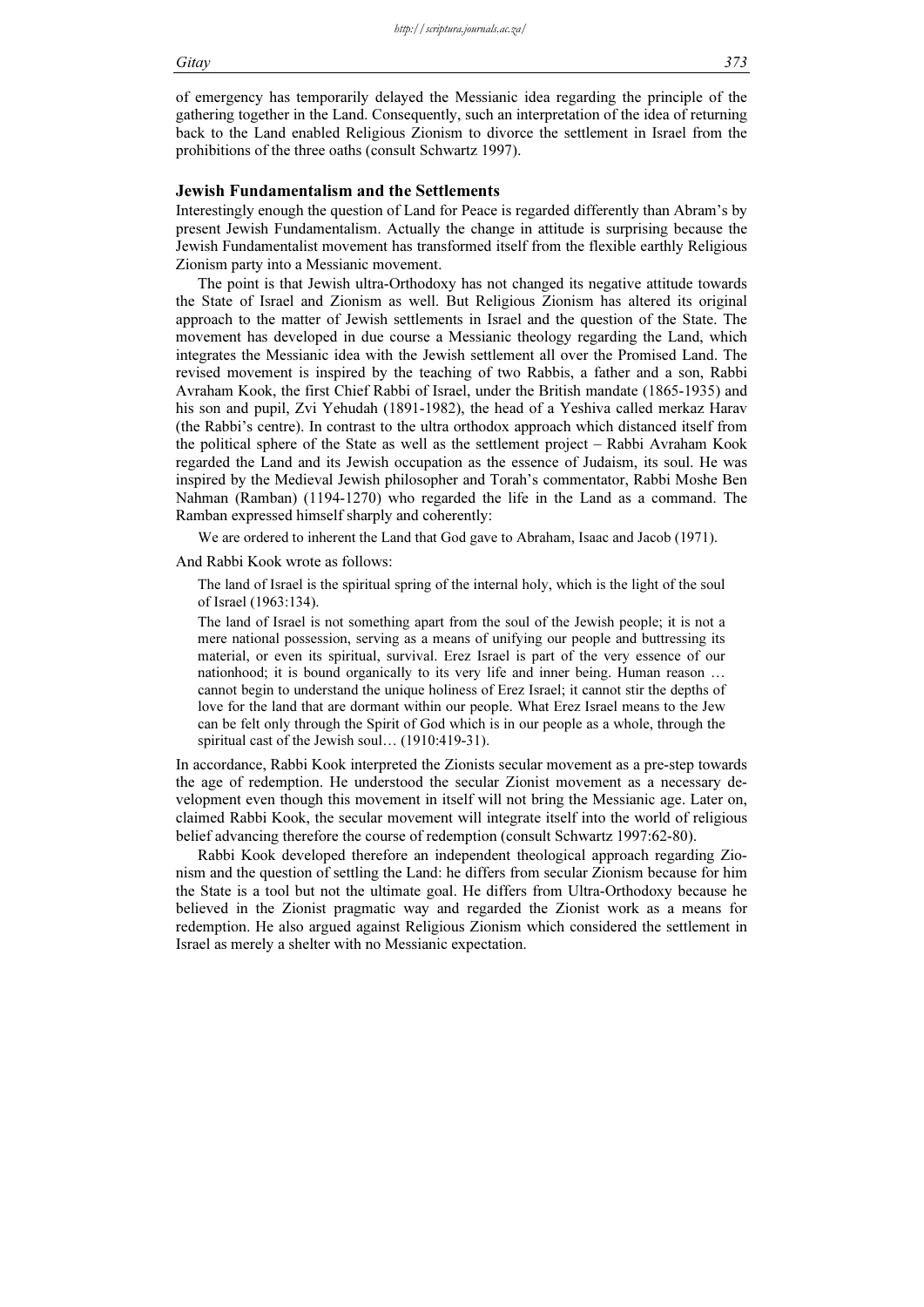Furthermore, Rabbi Kook's pupils challenged Zionism for being just a political movement and not beyond. Thus, asked in a form of a rhetorical question Rabbi Tau a distinguished student of Rabbi Kook:

What can we say to the people who return back to the land of Israel with no clear commitment, with no search for the sacredness of the Land and its spiritual dimension, but they are influenced by general ideas which are inspired by other national movements, and their return is considered as an historical process which is distanced from God's ideal intention? (cited in Schwartz 1997:115).

Zionism is a political movement which is integrated into the natural course of the world political history; however, Jewish settlement in the land of Israel, Rabbi Tau argues, is a spiritual matter which must be regarded as a sacred obligation.

In any event, the theological seeds for settling the Land have been planted but only partially because still significant parts of the Promised Land were not under the political sovereignty of the state of Israel given the 1948 War of Independence and the political order that followed the war.

Nevertheless, a dramatic turning point took place in the 'Seventh Days War' (June 1967) when as a result of the war Israel occupied new territories which included the west bank of the Jordan river or – given the Biblical geography – the land of Judea and Samaria. This is the land that Rabbis Kook and Tau could only dream about under the previous political circumstances, i.e. a new political territorial situation has been created when Israel has occupied territories which are in harmony with the biblical boundaries of the Promised Land.

Interestingly enough, the sacred territory of the west bank was out of the politicalpragmatic target of the modern Zionist settlement which reflected as well Israel's politicalterritorial sovereignty. Now the political situation has been changed and gradually pupils of Rabbis Kook established a Religious political movement called Gush Emunim, the block of Faithfulness, which sought to affect the political situation through earthly means of semiannexation, i.e. a massive Jewish settlement in Judea and Samaria. That is to say Gush Emunim did not confine itself to the spiritual realm but took a dynamic pragmatic-political approach to fulfill its religious-messianic inspiration. The goal was to settle in Judah and Samaria thus literally fulfilling the Promise to the Patriarchs through living in the entire Land under the new political situation. The idea is that there is a harmony between the Jewish population in the entire spectrum of the Promised Land and the appearance of the Messiah. Gush Emunim is therefore a Religious fundamentalist movement which seeks to reach its spiritual vision through political means as a literal translation of the biblical Promise. The result is that Religious Fundamentalism has a decisive impact on the current political Israeli sphere (consult Taub 2007).

In this context, mention should be given to the fact that secular Zionism, which represents the left-centre of the political arena of Israel, never felt itself obliged to occupy the entire Land of the Promise but took, ironically, as Abram, a realistic approach. The tension between Fundamentalism and political secular Zionism is therefore unavoidable.

That is to say the Israeli victory of the 1967 war created a new situation when central sacred places of worship of the Jewish people in particular East Jerusalem, the holy area of the Temple and specifically the Western Wall – which were disconnected from Israel after the War of Independence of 1948 – now happened to be under the control of Israel. The following speech of the then Chief Rabbi of the Israeli army delivered at the 'free' Wall demonstrates the spiritual feelings: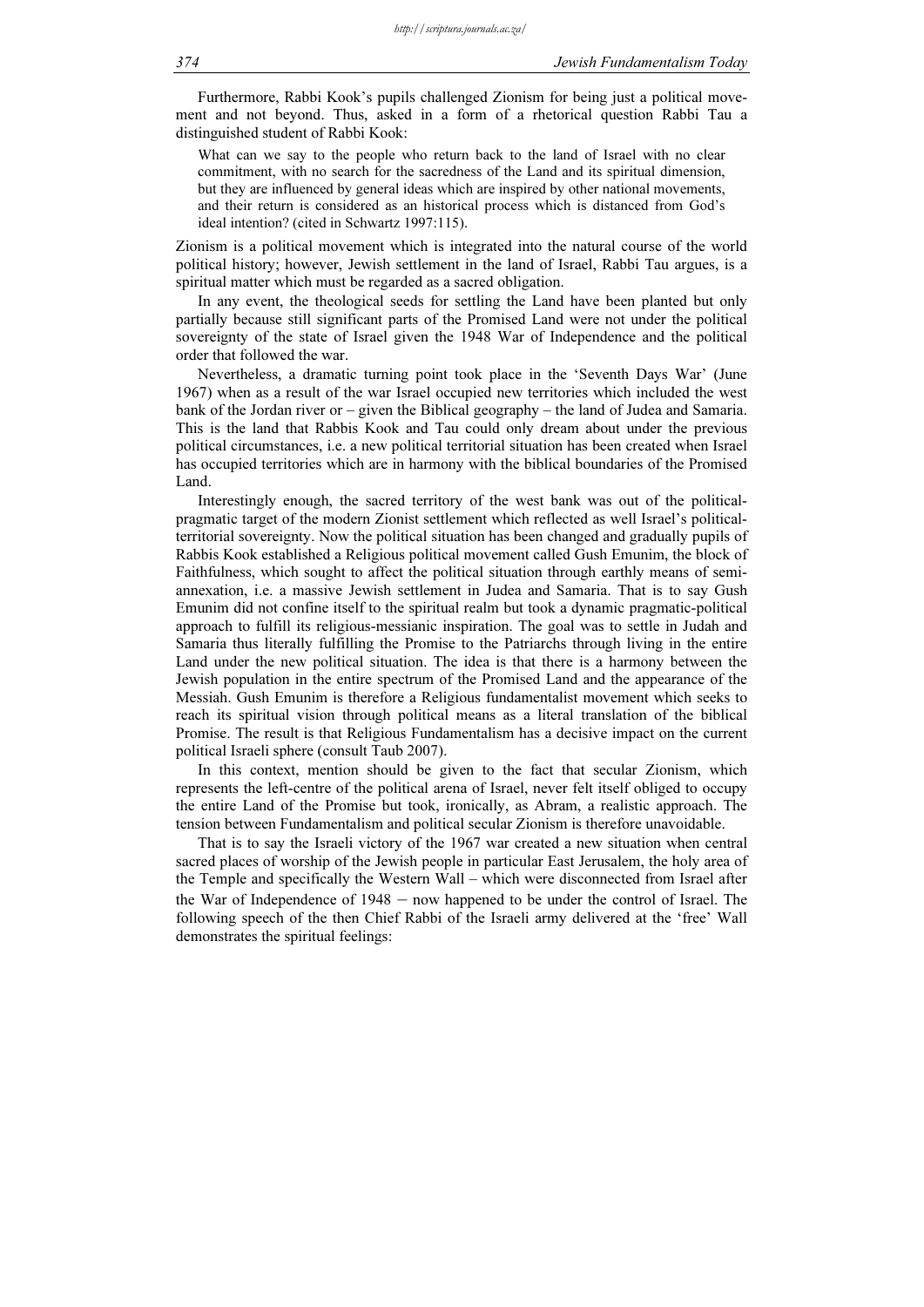*http://scriptura.journals.ac.za/*

### Gitay 375

The vision of all the generations has been fulfilled. The city of God, the Temple. And the Western Wall – the symbol of messianic redemption – were redeemed today. You have fulfilled today the sacred oath:

If I forget you, O Jerusalem,

Let my right hand wither!

Let my tongue cling to the roof of my mouth,

If I do not remember you.

If I do not set Jerusalem

Above my highest joy (Ps 137:5-6)…

Thus says God:

Keep your voice from weeping…

For there is a reward for your work…

They shall come back from the land of the enemy

Your children shall come back to their own country (Jer 16-17)

(cited in Naor 2001:44-45).

The fundamentalist principle of interpretation is at work: reciting Biblical verses and assigning to them a concrete political meaning as the proclamation of God's word through the voice of the authority, the Chief Rabbi. This is the essence of Jewish fundamentalism which translates the present situation into the Biblical verse providing therefore a theological meaning to the political situation.

### The Conflict: State versus Fundamentalism

Rabbi Zvi Yehudah Kook, the spiritual leader of Messianic Zionism, spoke as follows on the idea of the sacred in the context of the Promised Land:

A sacred existence is not in our hands. God has determined that we are sacred people… (cited in Taub 2007:52).

Rabbi Kook did not speak in meta-realistic terms; he called for concrete political acts which are not under human control but up to God. Messianic Religious Zionism has been transformed into the real word, i.e. a massive project of Jewish settlement in the Biblical area of Judah and Samaria. At this moment the movement has set itself in a deep conflict with the State's authorities.

As a matter of fact, the conflict between political realism – represented by secular reasoning in the format of the State – and the Religious authority has deep Biblical roots. Thus, the  $8<sup>th</sup>$  century BCE confrontation between king Ahaz of Judah and the prophet Isaiah may demonstrate the tension. Given the Assyrian invasion a coalition of the northern kings of Syria and Israel sought to stop the Assyria's military campaign. However, they needed Judah's support which was delayed given the hesitation in Jerusalem when her king struggled between a pro-Assyrian policy which would make him an Assyrian vassal but allowing him to keep his throne, on the one hand, or on the other hand, joining the anti-Assyrian coalition which might save his political sovereignty as well as put all at risk, given the Assyrian's military strength. Ahaz's calculation was a matter of political reasoning. Meanwhile, the northern kings laid siege upon Jerusalem in order to force their anti-Assyrian policy. At that dramatic moment the prophet voiced God's warning:

Then God said to Isaiah, go out to meet Ahaz … and say to him: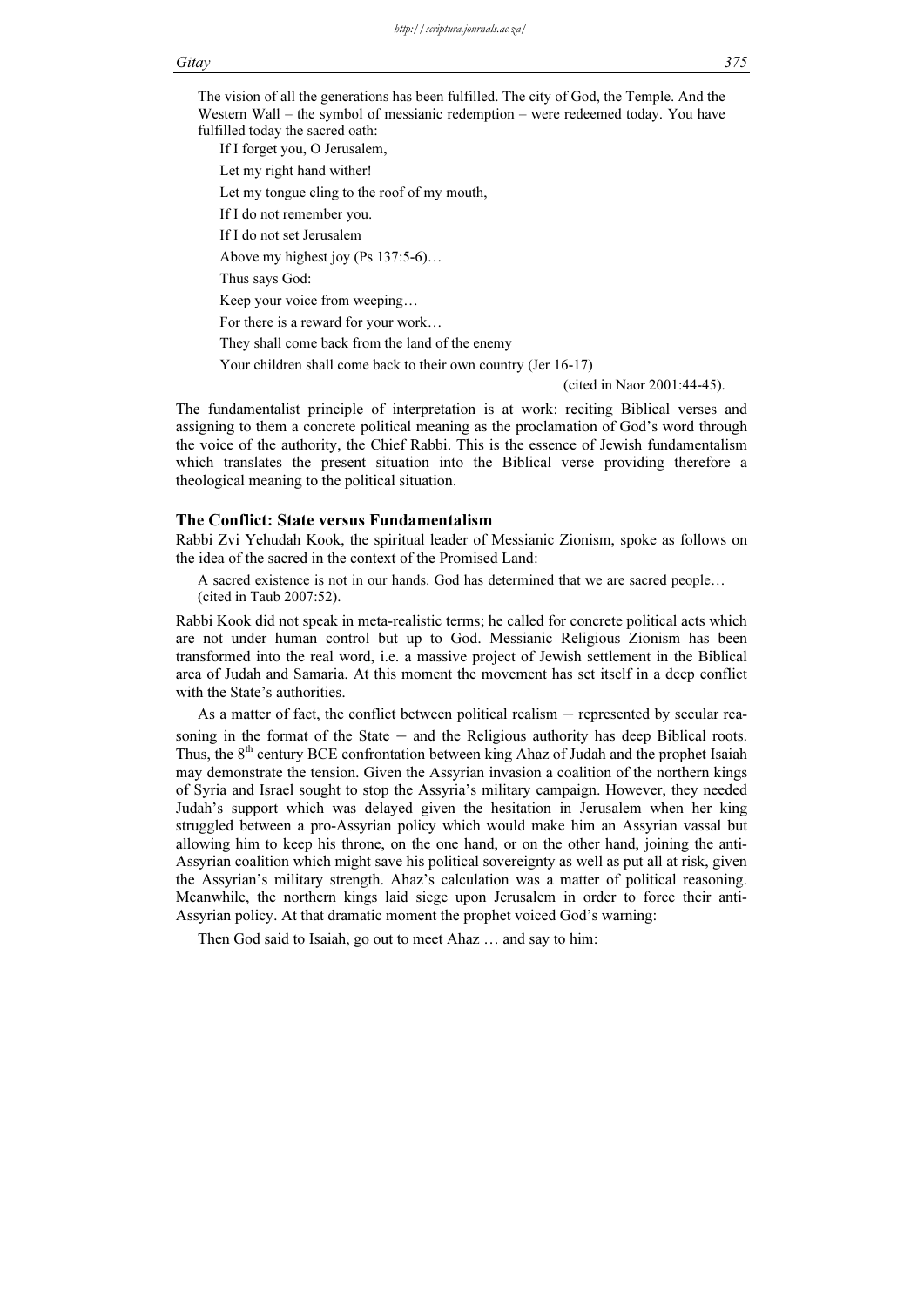Take heed, be quiet, do not fear, and do not let your heart be faint because of these two smoldering stumps of firebrands [the kings of Syria and North Israel]…Thus says God: It shall not stand,

And it shall not come to pass…

Within sixty five years Ephraim will be shattered, no longer a people…

If you do not stay firm in faith,

You shall not stand at all (Isaiah 7:3-9; consult Gitay 1989:217-230).

Isaiah demands a policy of faith: 'believe and do nothing'; the believers must stay firm in their faith. Ahaz's dilemma was to listen to the prophet or to take a political stand which means to follow his own mind rather than the meta-political voice of belief.

That is to say pragmatism based on human reasoning versus Religious belief is the source of an unavoidable conflict which is the roots of the present tension between the fundamentalists and secular pragmatic policy in Israel. In other words, as far as the gulf between the ultra-orthodoxies and the fundamentalists, on the one hand, and the seculars, on the other, remains in the context of internal matters of Religious affairs, e.g., the question of keeping the law of the Sabbath which prohibits work or public transportation – the conflict between the Torah's laws and the State's law might be a matter of negotiations. But when the conflict is revolved around the State's policy concerning the crucial matter of the Land then the tension involves the fundamentalists rather than the ultra-orthodoxies. In this regard, the gulf between the State's law and the Torah's is irresolvable (consult Gitay 2005).

The peace agreement between Egypt and Israel and the chain of political negotiations between Israel and the Palestinians made it clear that any political arrangement between Israel and its neighbours and the Palestinians in particular, would result in a territorial compromise on behalf of Israel under the formula of peace for territory. The application is that a major part of the Jewish settlements in Judea and Samaria or other parts of the Promised Land which are settled, as a rule, by members of the fundamentalist Religious-Zionist-Messianic movement may return back to the hands of the Palestinians. Indeed, there is a non-stop struggle which happened to be aggressive and physical that explodes when ever the State indicates her readiness for political negotiations with the Palestinians. Thus, the tension between State and Religious fundamentalism has been established when the fundamentalists settlers seek to dictate their commitment to the sacred Land either through political protests such as dramatic demonstrations against the secular government or by other means of brutal resistance.

The issue, in other words, is who is in control, which law is the dominant: The Torah or the State's? For Rabbi Goren at the time Israel's chief Rabbi – an official state's position – the answer was obvious:

There is no law, national or international, which can change our rights to our forefathers' heritage regarding all the parts of our sacred Land. Thus, given the law of the Torah, the entire land of Israel is under our law (cited in Naor 2001:218).

In accordance, Rabbi Goren has concluded that:

a soldier in the Israeli army has the right to refuse an order which opposes the law of the Torah and should not obey the State's law (ibid, 218-219).

Thus, in a case of territorial withdrawal from the Promised Land every Jewish Israeli soldier has the right and, in fact, is obliged given the authority of the Chief Rabbi to obey only the law of the Torah. The Israeli soldiers are called therefore to disobey the army orders, that is, the State's law which is in light of the State's law a declaration of rebellion.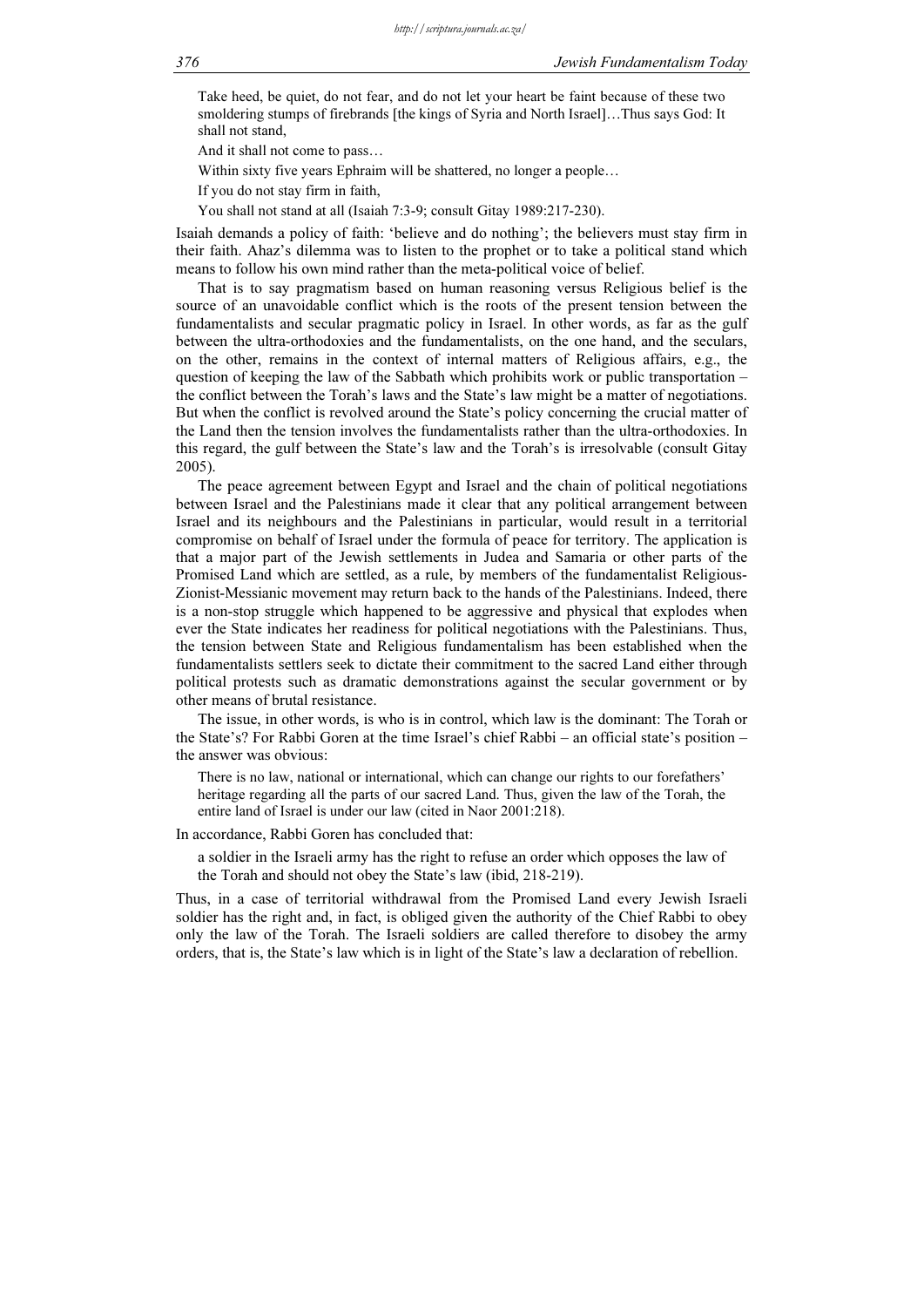### Gitay 377

### Conclusions

Jewish fundamentalism is a political movement that literary translates the law of the Torah into the real world. Jewish Fundamentalism does not separate therefore between State and Synagogue and seeks to impose the Torah's law regarding the Promised Land upon the State.

The rise of Jewish Fundamentalism today is revolved around the idea of the Promised Land. Land in Judaism is not a mere geographical centre but a sacred idea. Actually, Judaism and Land are inseparable as the Biblical account of Abraham ties Judaism with the Land given Abraham's move to Canaan, the Promised Land. There he first sacrificed to God and only there God has revealed Himself to him (Gen 12:7).

Judaism has always regarded the Land as its soul. Indeed, the land of Israel is the subject of the Jewish prayer book. However, Orthodox Judaism regards the objective of building a Jewish home in the land as God's act in history which cannot be done through human initiative. Nevertheless, secular Zionism has related to the Land as a political means for the establishment of the State of Israel.

Fundamentalist Judaism has transformed the idea of the Land into Messianic theology and has translated the political situation of the post 'Six Day War' into political terms which are achieved through human initiative that, given the belief, is inspired by God and the sacred book of the Torah. Jewish Fundamentalism today is a real force which sets its theological dogma as its chief political target. The result is that Fundamentalism dictates, in fact, the political agenda of Israel creating a severe tension between State and Religion.

## **BIBLIOGRAPHY**

- Gitay, Y 1989. The Syro-Ephraimite War in Vermeylen, J (ed.). The Book of Isaiah. Louvain: Louvain University.
- Gitay, Y 2005. The Religious Secular Dialogue in Israel. Haifa: Haifa University.
- Grassi, E 1980. Rhetoric and Philosophy. University Park: The Pennsylvania State University.
- Halpern-Amaru, B 1994. Rewriting the Bible. Valley Forge: Trinity Press.
- Hertzberg, A 1971. The Zionist Idea. New York: Atheneym. Kook, A. הקודש. דוד כהן (עורך) י-ם: מוסד הרב קוק. תשכ"ג. עמ' קלד
- Kasher, A 2004. Judaism and Idolatry. Tel-Aviv: Ministry of Defence (Hebrew).
- Kook, A 1963. The Holy Ligh. (ed. Cohen, D). Jerusalem: Kook Institute (Hebrew).
- Kook, A pp. 419-422 in Hertzberg, A (ed.) 1971. The Zionist Idea. New York: Atheneum.
- Kook, YZ 1988. (ed. Aviner, Sh). The Talks of Rabbi Zvi Yehuda. Jerusalem: Meorei Or (Hebrew).
- Lustick, I 1988. For the Land and the World. NY: Council on Foreign Relations=www.sas.upen.edu/penncip/lustick14.html (pp 1-10).
- Moshe Ben Nahman 1971. The Rambam's Book of Commandments. Jerusalem: Kook **Institution**
- Naor, A 2001. Greater Israel: Theology and Policy. Haifa: Haifa University (Hebrew).
- Schwartz, D 1997. The Land of Israel in Religious Zionist Thought. Tel Aviv: Am Oved.
- Ravitzky, A 2006. Messianism, Zionism and Jewish Religious Radicalism. Tel Aviv: Am Oved (Hebrew).
- Shweid, E 1979. Homeland and a Land of Promise. Tel Aviv: Am Oved (Hebrew).